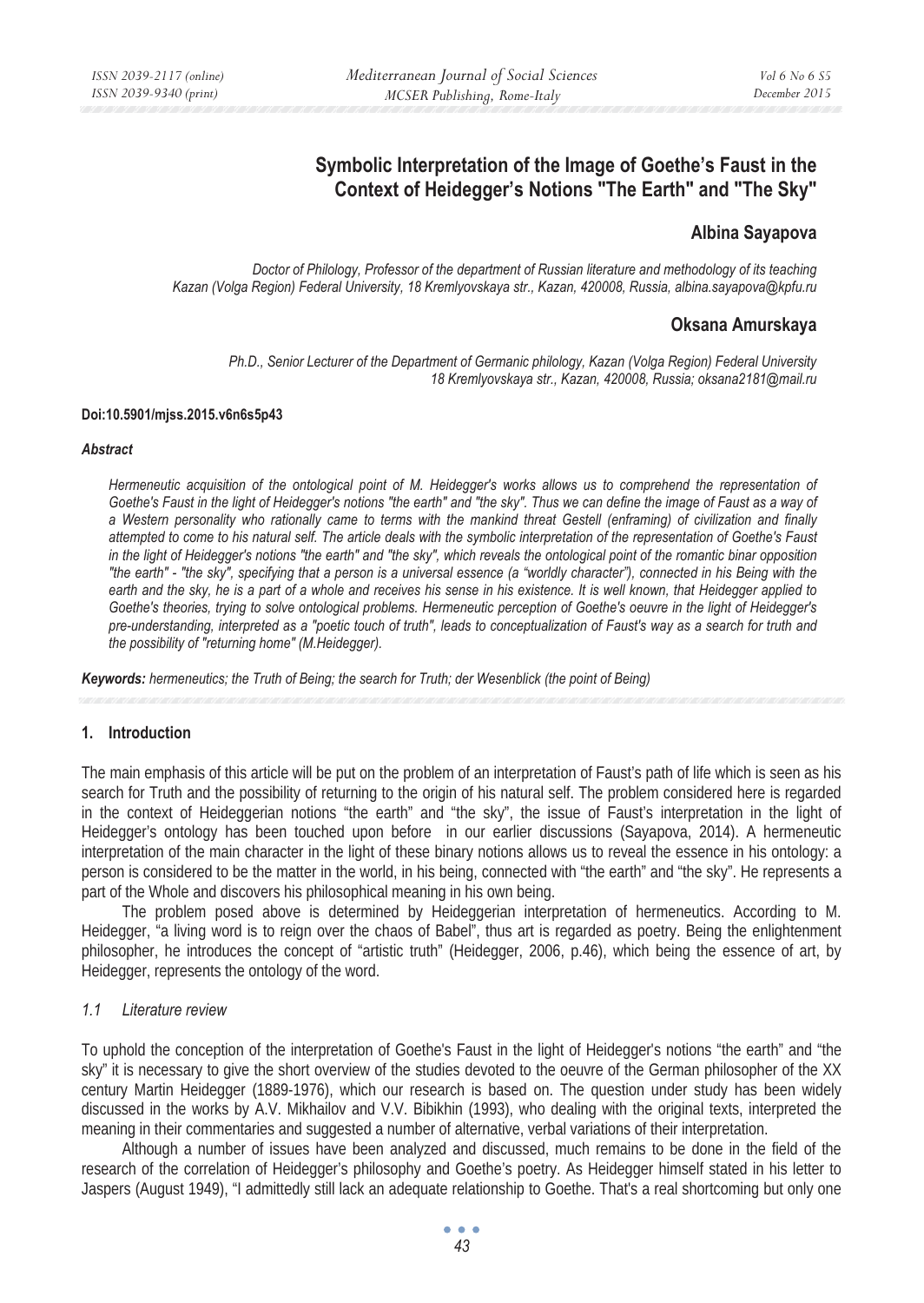of many" (Dye, 2009, p. 207). Determining Heidegger as one of the "Goethe's children", Ellis Dye stresses the deep and lasting impact of Goethe on his thought and language (Dye, 2009). Thus as we can conclude from Dye's observations quoted above that Heidegger was deeply interested in Goethe's oeuvre in the field of ontology, the latter serving as the source of the artistic confirmation of his main thesis in art. According to Heidegger, a hermeneutic interpretation of creativity always represents "the artistic truth" (Heidegger, 2006).

Before we start the interpretation of Faust's path of life as a search for Truth and the possibility of returning to his self, we need to point out that Heidegger in his view of a person as a bearer of Being applied the notions "the earth" and "the sky", borrowed from F. Hölderlin's poetry, who restored the Greek concepts "the earth" and "the sky" in their original meaning (cited in Mikhailov, 1993, p. 30). Thus Heidegger trying to find a solution to the ontological problems in art (the expression of openness of Truth by means of F. Hölderlin's poetry) refers to antiquity, Ellada, regarded as the initial source. His view reflects the dialectal laws of Heraclitus, expressed in his statement:

*It shows itself only when it remains unconcealed (unentborgen) and unexplained (unerklart). The earth lets every intrusion into her shatter upon herself. [… ] Openly cleared as she herself, the earth appears only where she is kept in trust (gewahrt und bewahrt) as the essentially undisclosable, that retreats back before every disclosing, i. e. constantly holds itself occluded.. (Heidegger, 2006, p. 30-31).* 

Thus "it unfolds itself only when it remains un-unconcealed" (Heidegger, 2006, p.30): what unfolds is concealed. According to A.V. Mikhailov, who interpreted Heidegger's philosophy in his commentaries "…the Truth cannont be regarded as a message, a subject or Being itself, it represents a fulfillment, a performance acted out in the human world, which reveals and enlightens the Being. The Truth is openness, and the human being is the one who reveals the Being, enlightens it. Consequently what opens, that conceals; what stands outside, hides in the darkness. This can be applied to a person: he is open to the sky, but in fact he is open, being preserved and guarded by the earth, living under the shelter of his land. Thus the truth *is rooted in life, in Being, in "the earth"* and the truth can be revealed in its rootedness in the earthly matter. This is not surprising as it essentially involves the person as "the place in Being", thus is carried out "between the earth and the sky" (Mikhailov, 1993, p.23).

It is essential to point out that all Heidegger's works were focused on the conceptualization of Truth as transparency, as a gap in Being. Such conceptualization of Truth is attached to Art, according to Heidegger. This idea was put forward in his work "The origin of the work of Art", "The world is the openness of the wide paths of the simple and essential decisions in the destiny (*Geschick*) of a *geschichtlichen* people. The earth is the coming-forth, forced-to-nothing, of the steadily self-occluding and so sheltering (*Bergenden*). World and earth are essentially different from one another and yet never separated. The world grounds itself on earth, and earth towers up through the world" (Heidegger, 2006, p.49).

## *1.2 Methodology and objectives*

The present paper aims to examine and investigate Heidegger's notions "the earth" and "the sky" in the light of the interpretation of Goethe's Faust. At present we do not set ourselves the aim to carry out the detailed philosophical analysis of the above mentioned concepts, but to establish certain correlation between Heidegger's philosophy and Goethe's poetry, and consequently to provide our own interpretation of Faust's life span in the light of Heidegger's ontology.

There are different approaches to the solution of this problem. The method proposed in this article is the detailed textual analysis of the selected fragments of Goethe's Faust that will allow us to provide the ontological interpretation of his oeuvre. We have applied the structural and the semantic analysis of the text in the context of the systematic structural approach to a literary work, which ultimately contributes to the solution of the posed problem.

## **2. Results and Discussion**

For the purpose to obtain the objective results two translations of Goethe's Faust into English were selected for our analysis. One of them was performed by Bayard Taylor in original meters in 2005 (Goethe, 2005) and the second one by A.S. Kline in 2003 (Goethe, 2003), which includes line numbers and full stage directions. Thus we have applied the text from both parts of Faust in our research.

In order to test the hypothesis outlined above it is well to turn to the textual analysis of the selected fragments of Goethe's "Faust". As we shall see later, the word by Goethe, is regarded by Heidegger as a "poetic sketch", as it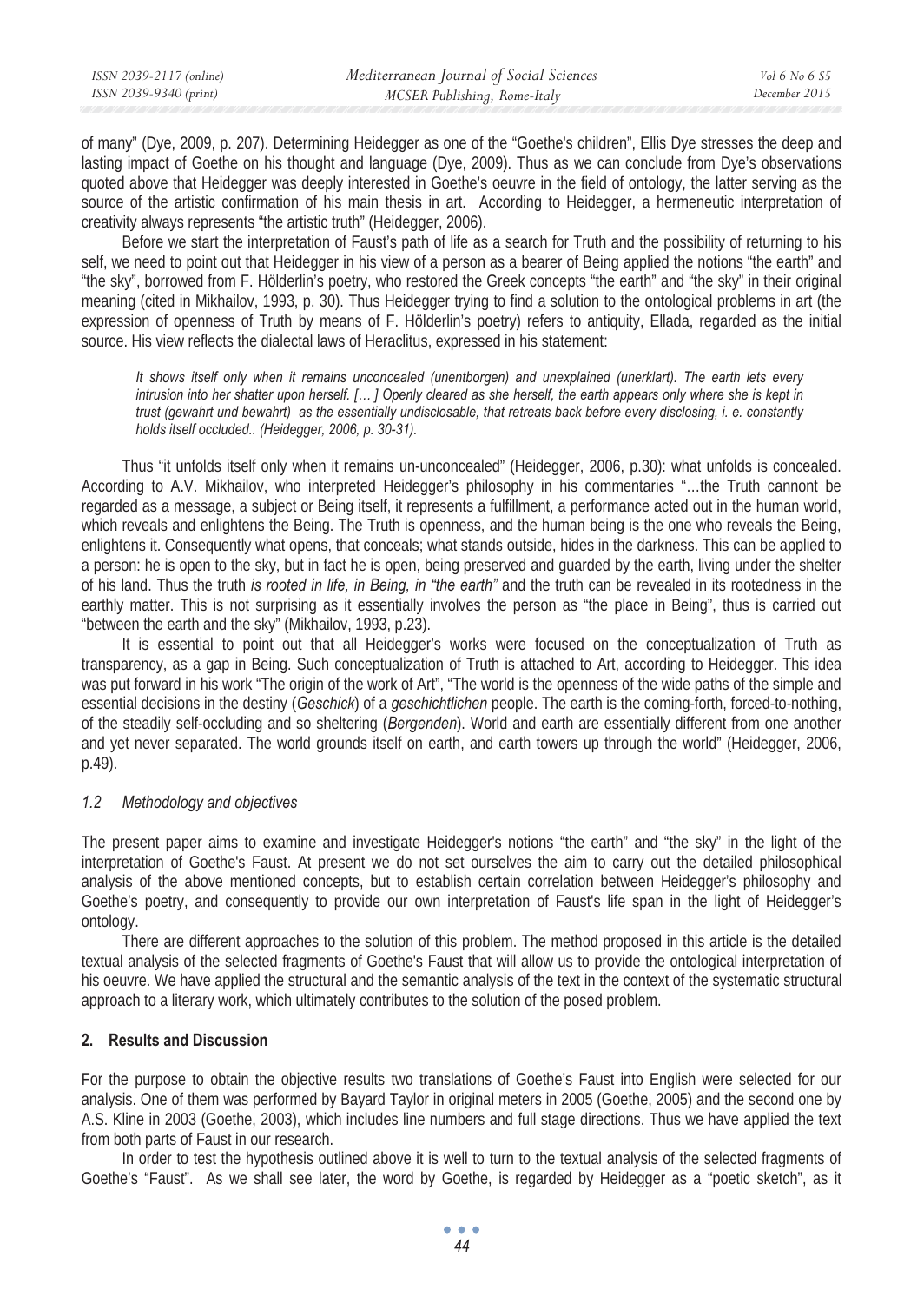| ISSN 2039-2117 (online) | Mediterranean Journal of Social Sciences | Vol 6 No 6 S5 |
|-------------------------|------------------------------------------|---------------|
| ISSN 2039-9340 (print)  | MCSER Publishing, Rome-Italy             | December 2015 |

conducts the openness of Truth, of the Being. Goethe's Faust determines his "place in the world" in his search for himself in it, his essential Being.

The initial part of this work, the dialogue between Mephistopheles and the Lord (not yet Faust) in "Prologue in Heaven" is by all means essential in comprehension of the author's conception of Faust's representation. Mephistopheles who feels "no trepidation" about his bet (Goethe, 2005, p.22), will do his best to mislead Faust. He counts on Faust's burdened soul and on his awareness of the duality of his nature:

*Half conscious of his frenzied, crazed unrest, The fairest stars from Heaven he requireth, From Earth the highest raptures and the best, And all the Near and Far that he desireth Fails to subdue the tumult of his breast (Goethe, 2005, p.21)* 

The Lord being "the gardener" knows, "even while [he] buds his tree", "both flower and fruit the future years adorning". He also knows, that although Faust is "still confused", He will soon "lead him to a clearer morning"(Goethe, 2005, p.21). The author, in our poinion, provides his reader with the key, that represents the point of the whole story: a human being in his search for truth has the right to be mistaken. Moreover, human faults are inevitable and even necessary in mankind's attainment of truth. The lines cited above contain one more point which we consider to be the most essential: Faust will not comprehend the truth by his mind, the Lord himself "leads him to a clearer morning". Thus the truth will enlighten him being a part of Eternal Femininity. And the Lord seems to know about it.

The first monoloque of Faust (Part I, Scene I) apparently reveals his earthly aim - to reach a secret perchance", to comprehend the truth. Faust dwells upon his previous attempt to search for the truth in the world:

*I've studied now Philosophy And Jurisprudence, Medicine,— And even, alas! Theology,— From end to end, with labor keen; And here, poor fool! with all my lore I stand, no wiser than before" (Goethe, 2005, p.23)* 

Thus in the fragment cites above Goethe through his character Faust transmits the idea, that consciousness and mind in their traditional rationalistic comprehension cannot provide a human being with the essential notions as the truth of Sein (Being). M. Heidegger develops this theory of the relationships of a person with the world in his work "Science and reflection":

*Entrapping representation, which secures everything in that objectnesswhich is thus capable of being followed out, is the fundamental characteristic of the representing through which modern science corresponds to the real (Heidegger, 1977, p. 168)* 

Faust is trying to "seek assistance from Magic", opening access to the spiritual world to "to reach a secret perchance":

*And thus the bitter task forego Of saying the things I do not know,— That I may detect the inmost force Which binds the world, and guides its course; Its germs, productive powers explore, And rummage in empty words no more (Goethe, 2005, p.23)* 

Entering into a dialogue with the called Spirit of the Earth (the basis of which is the mythological image of Demogorgon (the Spirit of the Earth) as the original essence of all things, which spawned a three-part world, i.e. land, sky, sea, associated with what is commonly referred to as nature), Faust is again defeated:

*I, image of the Godhead, who began— Deeming Eternal Truth secure in nearness— Ye choirs, have ye begun the sweet, consoling chant, Which, through the night of Death, the angels ministrant Sang, God's new Covenant repeating? (Goethe, 2005, p.30)*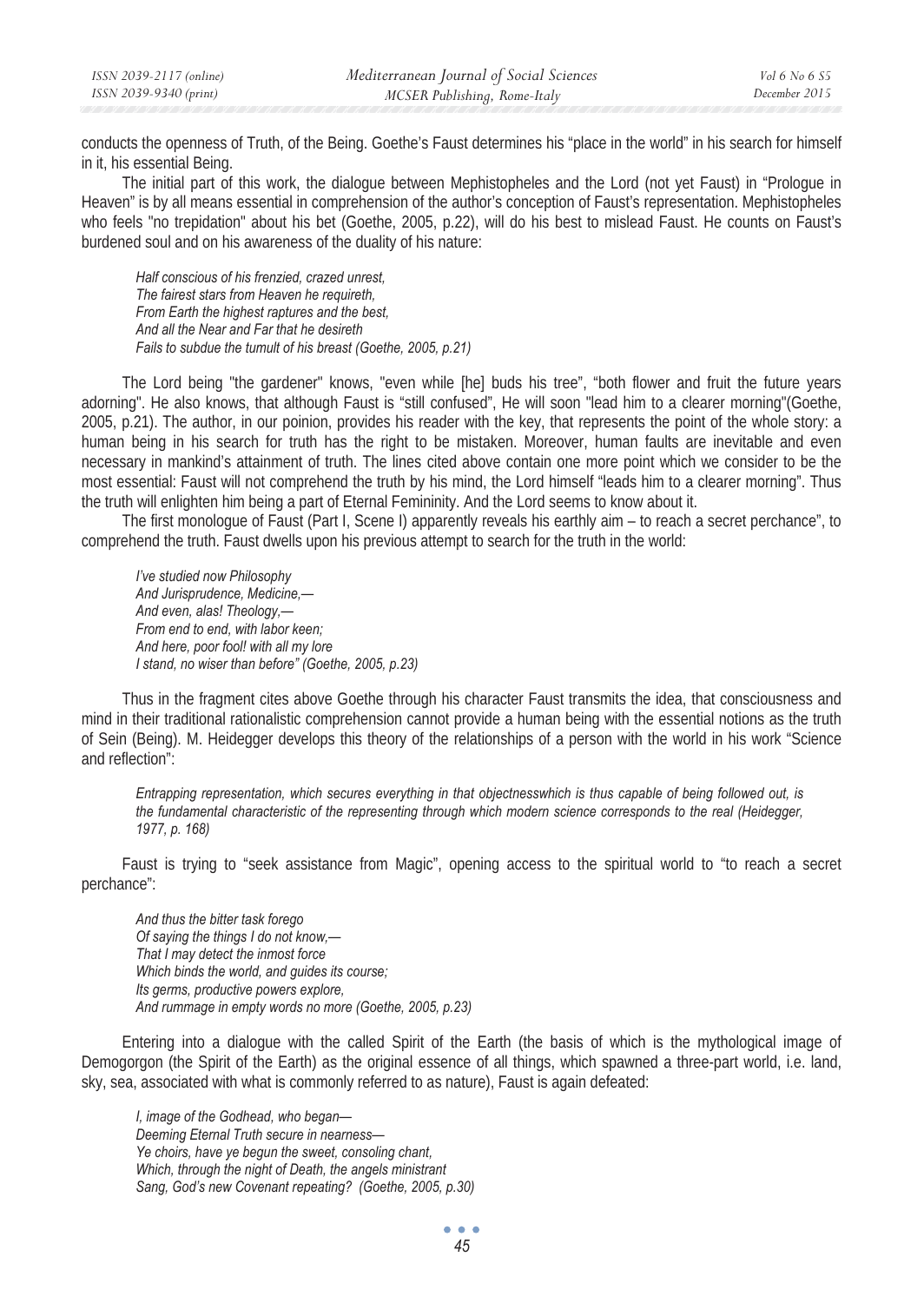Defeated by the Earthly Spirit, Faust considers suicide, but "gentle, powerful sounds of Heaven" stop him from transferring into other spheres:

*Once Heavenly Love sent down a burning kiss Upon my brow, in Sabbath silence holy; And, filled with mystic presage, chimed the church-bell slowly, And prayer dissolved me in a fervent bliss" (Goethe, 2005, p.31).* 

Faust, guarded this "celestial power", is back to life, to his earthly existence:

*A sweet, uncomprehended yearning Drove forth my feet through woods and meadows free, And while a thousand tears were burning, I felt a world arise for me (Goethe, 2005, p.31).* 

Faust exclaims:

*My tears gush forth: the Earth takes back her child! (Goethe, 2005, p.31)* 

We consider this to be the first significant step in understanding the truth: it is in Being, in earthly life. Faust's soul seems to be ambivalent:

*Two souls, alas! reside within my breast, And each withdraws from, and repels, its brother. One with tenacious organs holds in love And clinging lust the world in its embraces; The other strongly sweeps, this dust above, Into the high ancestral spaces. If there be airy spirits near, 'Twixt Heaven and Earth on potent errands fleeing, Let them drop down the golden atmosphere, And bear me forth to new and varied being! (Goethe, 2005, p.41)* 

Faust appears to be burdened by the breakaway duality of his soul and yet subservient to her dream to fly in the "unknown world".

However Goethe emphasizes that Faust as a person, initially feels the spiritual love to God, Nature, hence to a human being:

*The wild desires no longer win us, The deeds of passion cease to chain; The love of Man revives within us, The love of God revives again. (Goethe, 2005, p.43).* 

And he apparently rejects "that unknown world", offered by Mephistopheles:

*The There my scruples naught increases. When thou hast dashed this world to pieces, "The other, then, its place may fill. Here, on this earth, my pleasures have their sources; Yon sun beholds my sorrows in his courses; And when from these my life itself divorces,*  Let happen all that can or will! (Goethe, 2005, p.57)

Faust's soul seems to cherish life on earth, the value of the present moment.

In the second part (Act V) Faust being in extremely old age, already anticipating the impending death, utters the following monologue:

*But, at my back, this vexes so, Proclaiming, with its jealous sound:*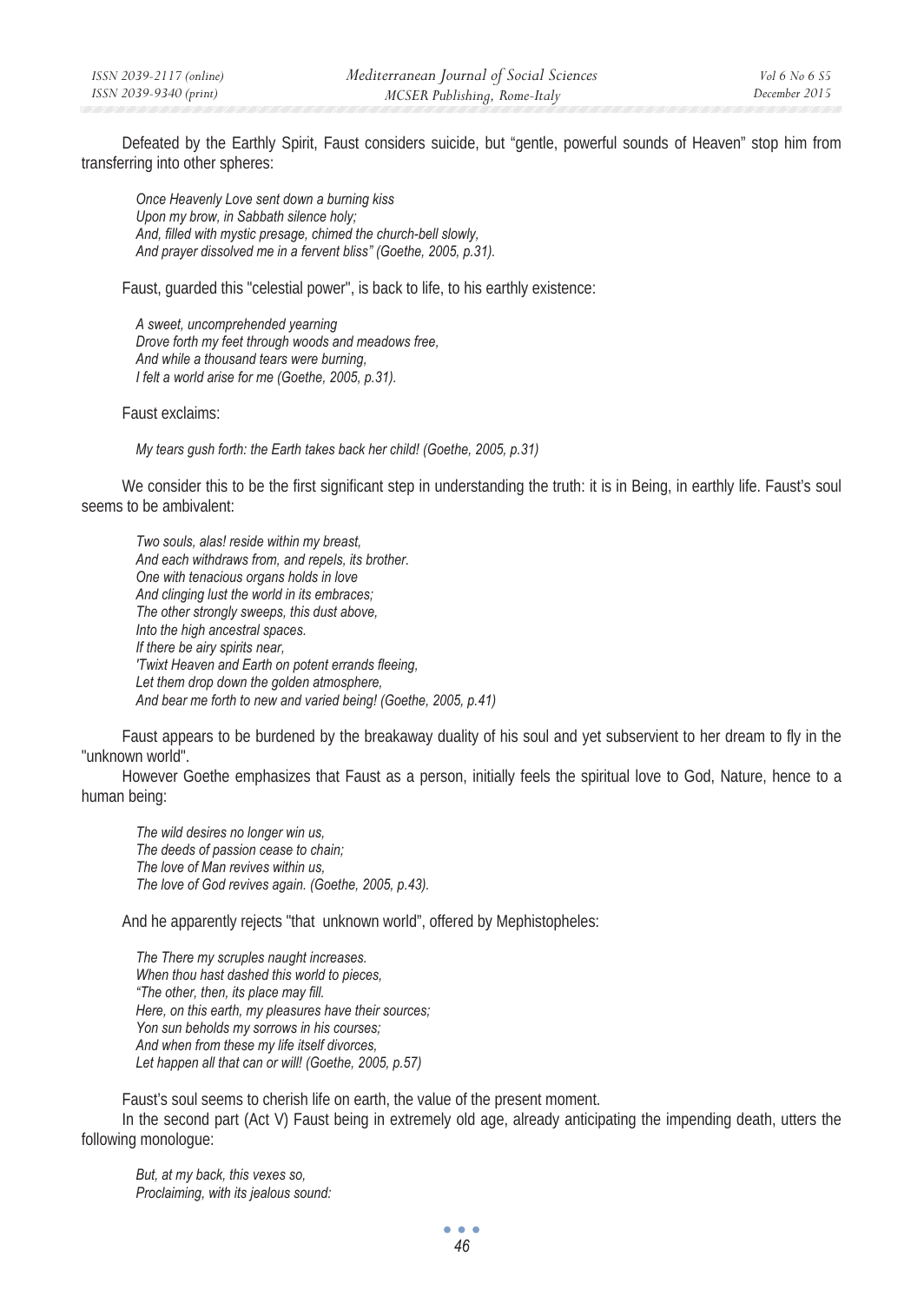*My great estate is less than fine, The old hut, all the trees around, The crumbling chapel, are not mine. (Goethe,2003, p.501)* 

Thus Faust realizes, that "the old hut, all the trees around" contain essential content of Sein (Being), by definition of Heidegger, his hidden sources over which Faust as a person is not subservient. And these hidden sources as essence of nature irresistibly attract Faust:

*If I could banish Sorcery from my track, Unlearn the magic-spells that draw me back, And stand before you, Nature, as mere Man, It would be worth the pain of being Human. So was I, a seeker in the darkness, Cursing both self and world, in wickedness. (Goethe,2003, p. 512)* 

And further he utters the following about the earthly force of gravity:

*Earth's sphere's familiar enough to me, The view beyond is barred eternally: The fool who sets his sights up there, Creates his own likeness in the air! Let him stand, and look around him well: This world means something to the capable. Why does he need to roam eternity!*  Let him grasp what is firm reality. (Goethe, 2003, p. 514)

The monologue resonates according to the principle of circular composition with a monologue uttered in the first part (the third stage, a study of Faust).

Thus, the life span of Faust is between the sky and the earth as the search for truth reveals to him the essence of the earth, the right to return home to the natural, original sources.

Two feminine characters, Gretchen and Helen of Troy also represent the conception "the earth – the sky". Helen's love is the personification of ghostly antique beauty. Not coincidentally, Faust, admiring the beauty of Helen, exclaims:

*This is a dream: time and place have fled (Goethe, 2003, p.428)* 

And once more together with Helen:

*Is the sweetest bond a dream? (Goethe, 2003, p.446)* 

And Gretchen's earthly alive affection stays with Faust when "he's thrown off every bond / Of his old earthbound integument". Gretchen's soul is the one, that takes care of improving the soul of Faust:

*Allow me to teach him, here (Goethe, 2003, p.538)* 

Speaking about Heidegger's notions "the earth" and "the sky", it is essential to emphasize the connection between the Heidegger's philosophy and scientific theories of Dao, in which these notions prove essential in the search for the human way to harmony and peace. Thus, Confucius, answering the question: "What was before the earth or sky began to be?" claimed, that in ancient times it was the same as now (, p.10). The earth and the sky are referred to in ontological meaning: "they let all human beings lead their own life" (Eno, 2010, p.10). "Emptiness is an essential expression of Being", according to Dao:

*All between heaven and earth is like a great bellows-- Empty, yet it does not collapse, The more it is moved the more it issues forth (Eno, 2010, p.11).* 

In the context mentioned above it is important to point out the correlation of Heidegger's being with the "emptiness" of Dao, which includes both the earth and the sky. This evidence can be supported by the dialogue between a Japanese professor D.T. Sudzuki with Heidegger. The Professor, referring to the lecture of a German philosopher *What is*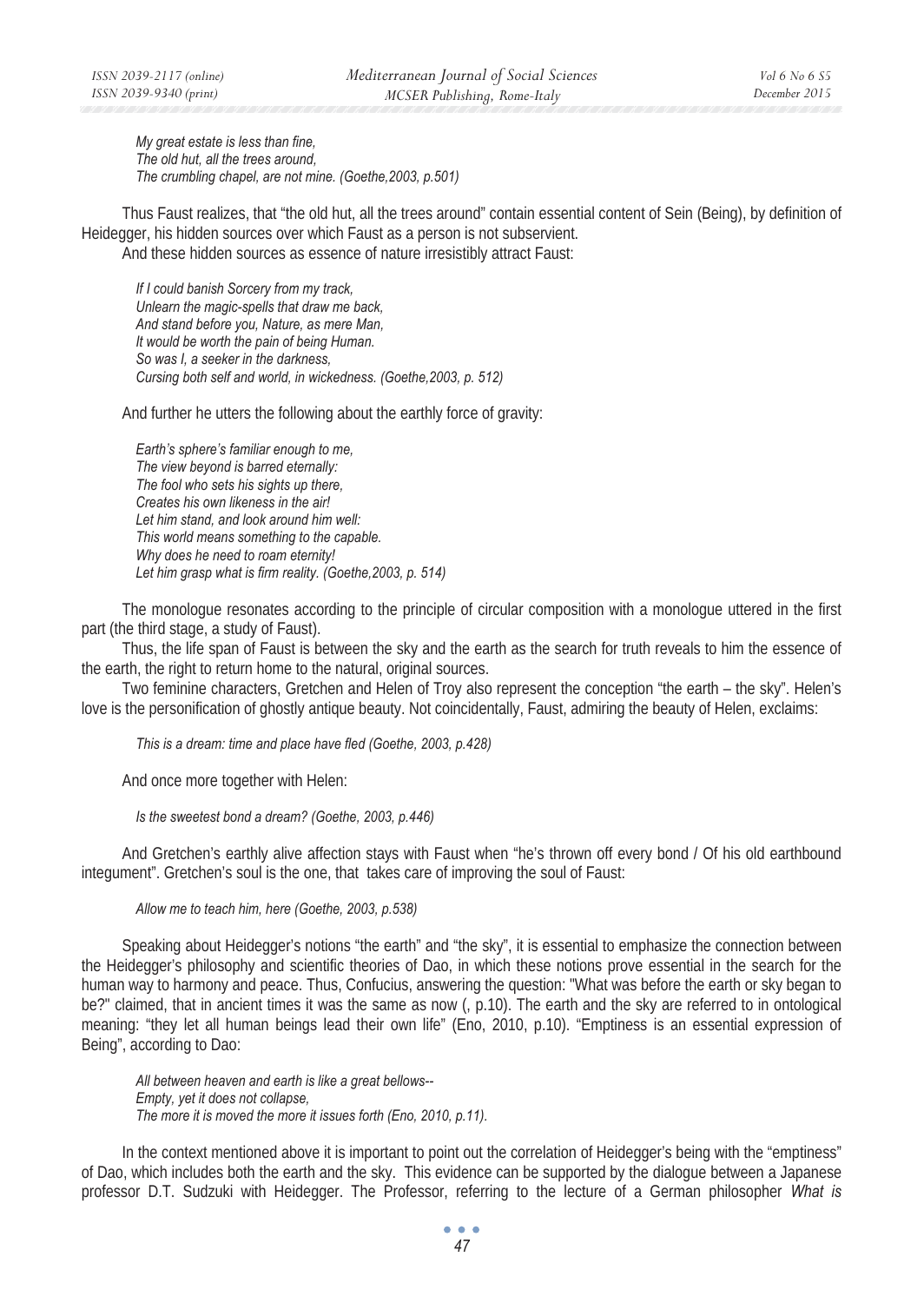*Metaphysics?*, containing a debate with nihilists on the topic of "nothingness", claims:

*We marvel to this day how the Europeans could lapse into interpreting as nihilistic the nothingness of which you speak in that lecture. To us, emptiness is the loftiest name for what you mean to say with the world "Being" (Cited in Marra, 2010, p.283).* 

Heidegger, denying the nihilistic opposition "Nothing and Being" claims that "nothing" "is" this and that. But this means inevitable attachment of "Nothing" to "Being" (Heidegger 1978, p.73). As suggested by V.Bibikhin, in terms of philosophical jargon Heidegger treats emptiness as productive, "accommodating" openness (Bibikhin ,1993, p.13).

Heidegger's work *A Dialogue on Language Between a Japanese and an Inquirer* (cited in Marra, 2010) is an evidence of a tendency to find common types of thinking in Eastern and Western mentalities. In a dialogue between a Japanese professor Heidegger dwells upon the main subject of his philosophy – Sein (the "essential source") of human thought. The dialogue of two philosophers,–the speakers of two languages (the eastern and the western ones) deals with semantic features of single words, which express Sein (existential content) of human life. It leads to the idea, that Sein ("the essential source") in root of all languages may be the same", being a universal foundation in the ontological definition of human life. Heidegger's Being (Sein) dwelling in a "House of Being" is an indicator to the Sein ("essence") of language (cited in Marra, 2010). The ontological interpretation of a word as a part of a language allowed Heidegger to regard the mankind as a whole. According to one of the Russian orientalists, T.P.Grigoryeva, "Heidegger has mastered the language of east and West, he is a messenger of their adhesion- of two halves of the Unity" (Grigoryeva, 1992, p. 272).

Heidegger's understanding of it correlates with other western philosophers, including Goethe who he constantly applies to. An example of the linguistic Wesenblick ("essential foundations") may be an extract from *Faust* by Goethe [Part II, Act III] (Goethe, 2003), the scene in the inner court of the castle, the dialogue between Helen and Faust. Helen uses rhymed verse to answer Faust:

### *You will tell me how to speak with lovely art? (Goethe, 2003, p.426)*

The *Commentaries" to Faust* tell us about the possible influence of Old Persian legend, which provided the first rhyme of the romance dialogue between the ruler Beramgur (Behramgur) and his servant Dilaram (the same plot was reflected in "West-East Divan") (Dmitrieva, 2006, p. 600). Gammer (1818) stated in his work, devoted to the history of Persian poetry:

*Historians name the poetry by Behramgur as the most ancient written manuscript of Persian poetry. He was a great ruler of Sanasid dynasty, who first talked rhymed. He was urged to it by his lover, a slave Dilaram, who expressed her love to him repeating his speech in dimensional and equally sounding words. That was the way the first poems might have emerged". The name Dilaram means "peace of heart". She tunes in the rhymed sounds of her lover and mastered the rhyme on her own (cited in Kessel', p. 50).* 

As suggested by the prominent Russian orientalist L.M. Kessel', "nascent love of Helen, is expressed in the transition of the antique measured form". So, in Kessel's view, "the German poetry correlates with the Persian royal legend". The point of this correlation is in "harmonization of words" in coordination in its "initial, musical" meaning (Kessel,1973, p.51).

### **3. Conclusion**

Thus, we can conclude, that Wesenblick ("essential source") of languages is artistically expressed in Goethe's oeuvre. Goethe's "human solidarity" is equal to Wesenblick ("essential source") in Heidegger's works as human solidarity is expressed in Wesenblick ("essential source") of peoples' languages.

In the ontological interpretation Faust may be determined as Being-in-the-world (In-der-Welt-sein), applying Heidegger's terminology as he in his life-long search for truth ("a mysterious innerness of nature of nature") reveals the main law of human existence: a human being is a part of the Whole – Nature and is situated between "earth and sky" (Heidegger,2006), guarded by the earth and open to the sky.

Thus, hermeneutic conception of the Faust's life span between the earth and the sky leads to the conclusion, that Faust's character, in search for truth, which can last a lifetime, has passed a difficult contradictive way of the western type of thinking. In the final part of *Faust* (the monologue about the sense of eternal femininity) Goethe in our opinion transmits